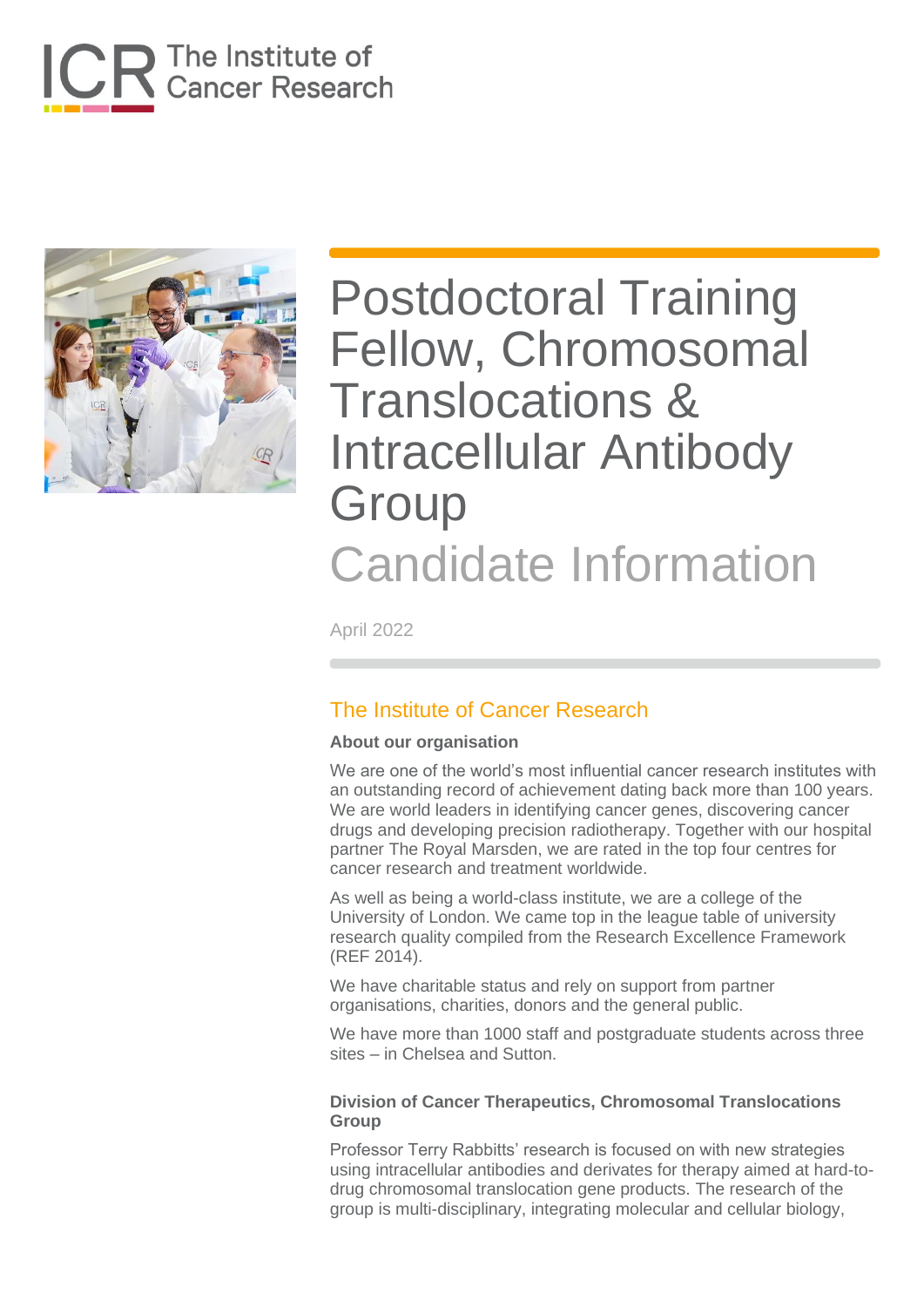intracellular antibody design, chemical biology, drug discovery and structural biology.

We are focussed on with new strategies for therapy aimed at chromosomal translocation gene products, like LMO2 and translocation protein fusions, and hard-to-drug proteins, like mutant RAS and MYC. The RAS family of oncogenic proteins is the most mutated in human cancer with the KRAS isoform being the most frequently mutated protein. We have used intracellular antibodies that bind preferentially to activated RAS in cancer to develop chemical surrogates of the antibody binding site in a technology termed Antibody derived compound technology (Abd). The Abd approach can be applied to hard-to-drug targets where the recombinant protein cannot easily be made but also to find protein-protein interaction inhibitors where the exact protein-protein interaction partner is not known. Applying this to RAS allowed us to develop chemical series that bind near the switch region and act as PPI inhibitors.

By implementing the Abd technology with a KRAS-selective intracellular antibody, we have recently identified a set of chemical hits that require characterization and enhancement. This aim of the project requires the further biophysical and biochemical assessment of the KRAS-specific chemical matter, followed by hit to lead development towards the goal of KRAS binding compounds for the treatment of KRAS-mutant cancer.

The long-term goal is to consolidate generic strategies for deploying intracellular antibodies as lead molecules for specific forms/family members or other variants, such as splice variants. This will lead to general methods for drug discovery in cancer treatment and in other diseases.

Our mission is to make the discoveries that defeat cancer.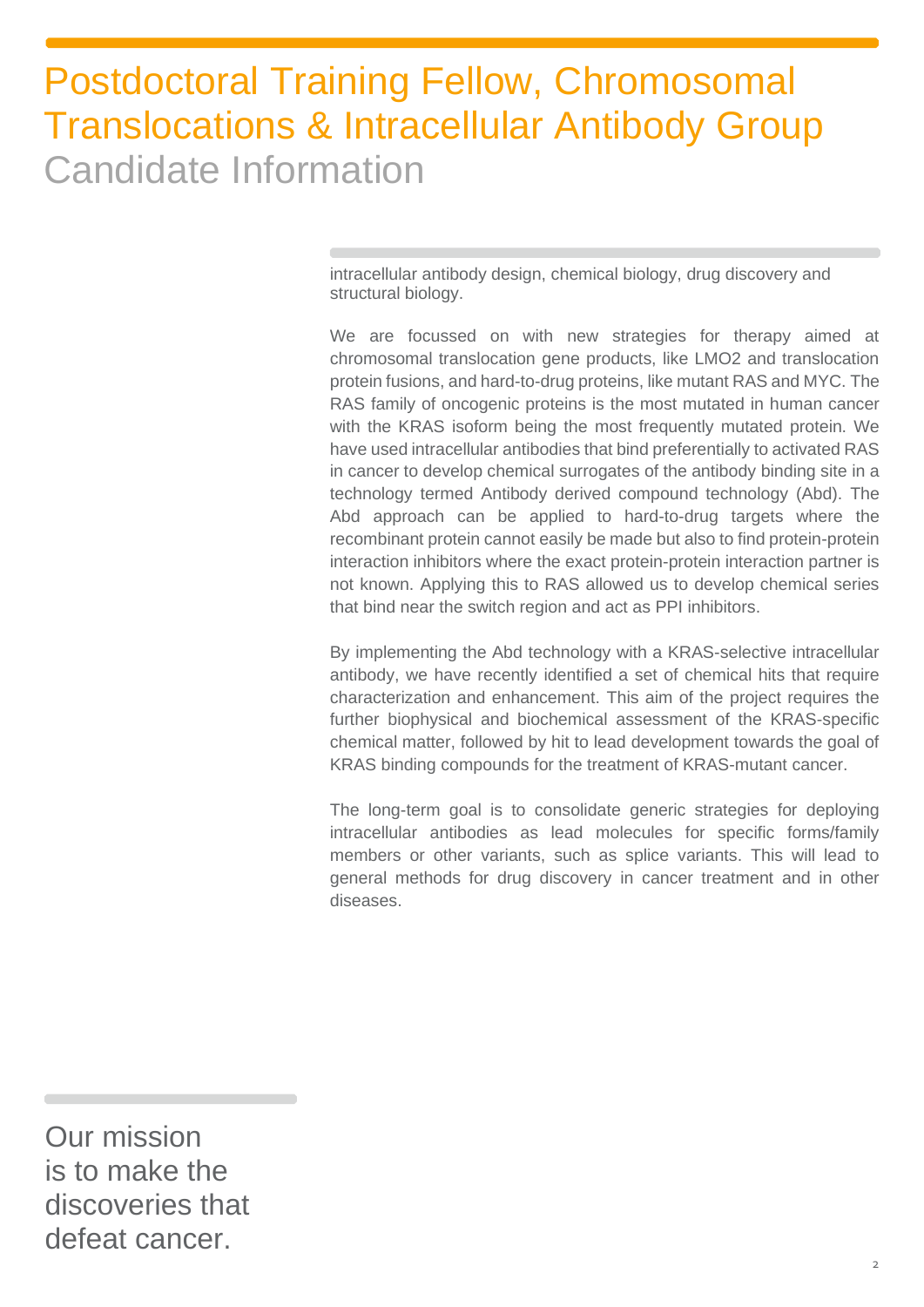### Our values

The ICR has a highly skilled and committed workforce, with a wide variety of roles, each requiring different skills. But whether you work as a researcher, or work as part of our corporate team, your work and behaviour is underpinned by these six values. They are what bring us together as one team - as 'One ICR'.

### **Pursuing excellence**

We aspire to excellence in everything we do, and aim to be leaders in our field.

### **Acting with Integrity**

We promote an open and honest environment that gives credit and acknowledges mistakes, so that our actions stand up to scrutiny.



### **Valuing all our people**

We value the contribution of all our people, help them reach their full potential, and treat everyone with kindness and respect.



### **Working together**

We collaborate with colleagues and partners to bring together different skills, resources and perspectives.



### **Leading innovation**

We do things differently in ways that no one else has done before, and share the expertise and learning we gain.



### **Making a difference**

We all play our part, doing a little bit more, a little bit better, to help improve the lives of people with cancer.

## "

*Our values set out how each of us at the ICR, works together to meet our mission – to make the discoveries that defeat cancer. They summarise our desired behaviours, attitudes and culture – how we value one another and how we take pride in the work we do, to deliver impact for people with cancer and their loved ones."*

**Professor Kristian Helin Chief Executive**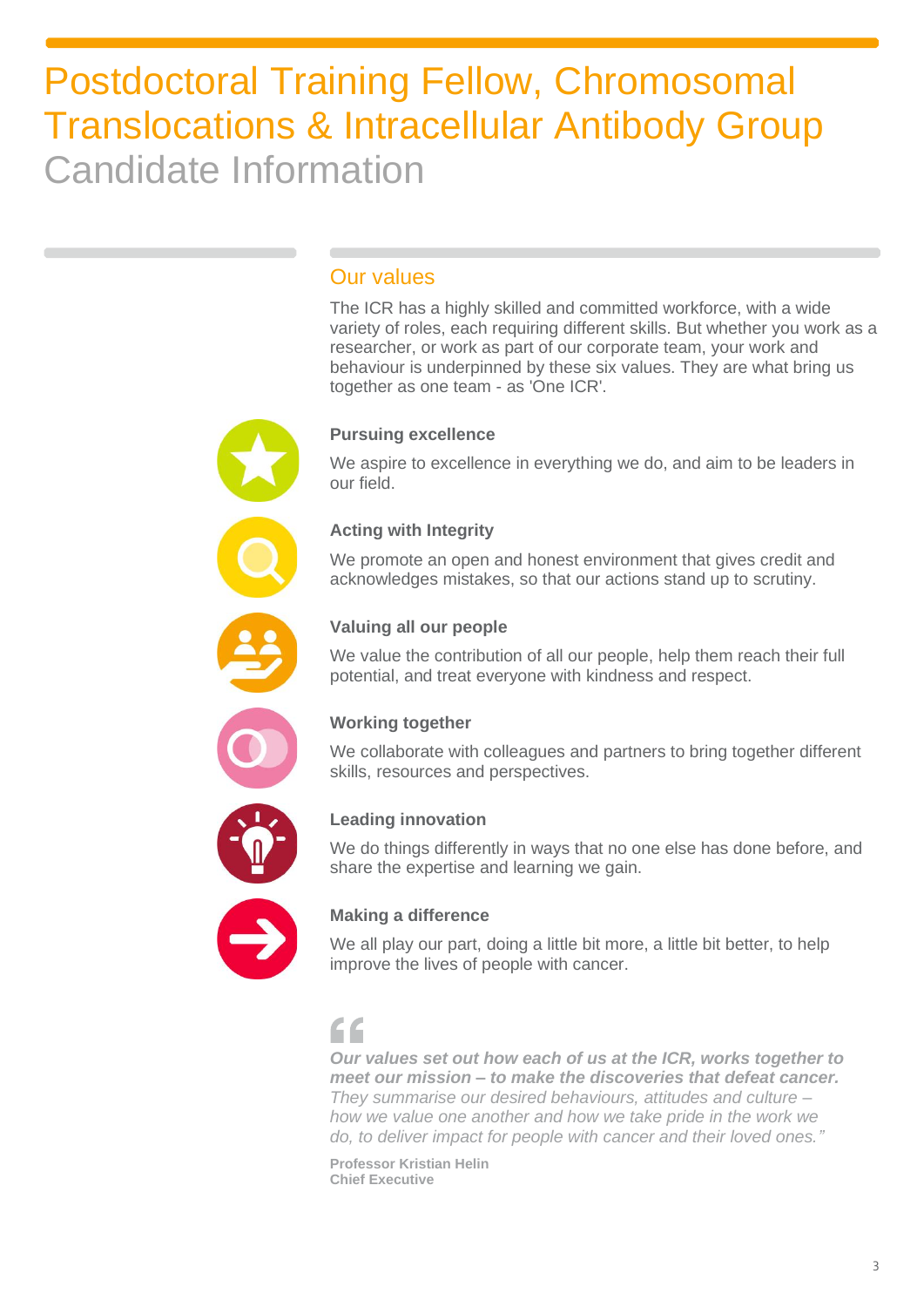| Job<br>description |                             | <b>Department / division:</b> Division of Cancer Therapeutics                                   |
|--------------------|-----------------------------|-------------------------------------------------------------------------------------------------|
|                    |                             | Pay grade / staff group: Postdoctoral Training Fellow                                           |
|                    | <b>Hours / duration:</b>    | Full time (35 hours per week), Monday to<br>Friday. Fixed term contract until 31 August<br>2023 |
|                    | <b>Reports to:</b>          | <b>Professor Terry Rabbitts</b>                                                                 |
|                    | Main purpose of the<br>job: | Develop KRAS-specific compounds derived<br>using intracellular antibodies                       |

### **Duties and responsibilities:**

Work with and improve new KRAS-binding compounds

Conduct structural analysis of binding of compounds to RAS protein

Perform in vitro biochemical and biophysical assays to determine the binding characteristics of the RAS-binding compounds

Perform cell-based assays to assess efficacy of RAS-binding compounds

Prepare reports of results for oral or written presentations at internal and external meetings and for publication in scientific journals or patents

Ensure that work conforms to the requirements of COSHH, Local Rules for Health and Safety, Home Office regulations and other Codes of Practice as required by the ICR Safety Policy

Work and communicate effectively with other members of the Team, and external collaborators

### Workforce Agreement for Postdoctoral Training Fellows

The ICR has a workforce agreement stating that Postdoctoral Training Fellows can only be employed for up to 7 years as PDTF at the ICR, providing total postdoctoral experience (including previous employment at this level elsewhere) does not exceed 10 years

### General

All staff must ensure that they familiarise themselves with and adhere to any ICR policies that are relevant to their work and that all personal and sensitive personal data is treated with the utmost confidentiality and in line with the General Data Protection Regulations

Any other duties that are consistent with the nature and grade of the post that may be required.

To work in accordance with the ICR's Values.

To promote a safe, healthy and fair environment for people to work, where bullying and harassment will not be tolerated.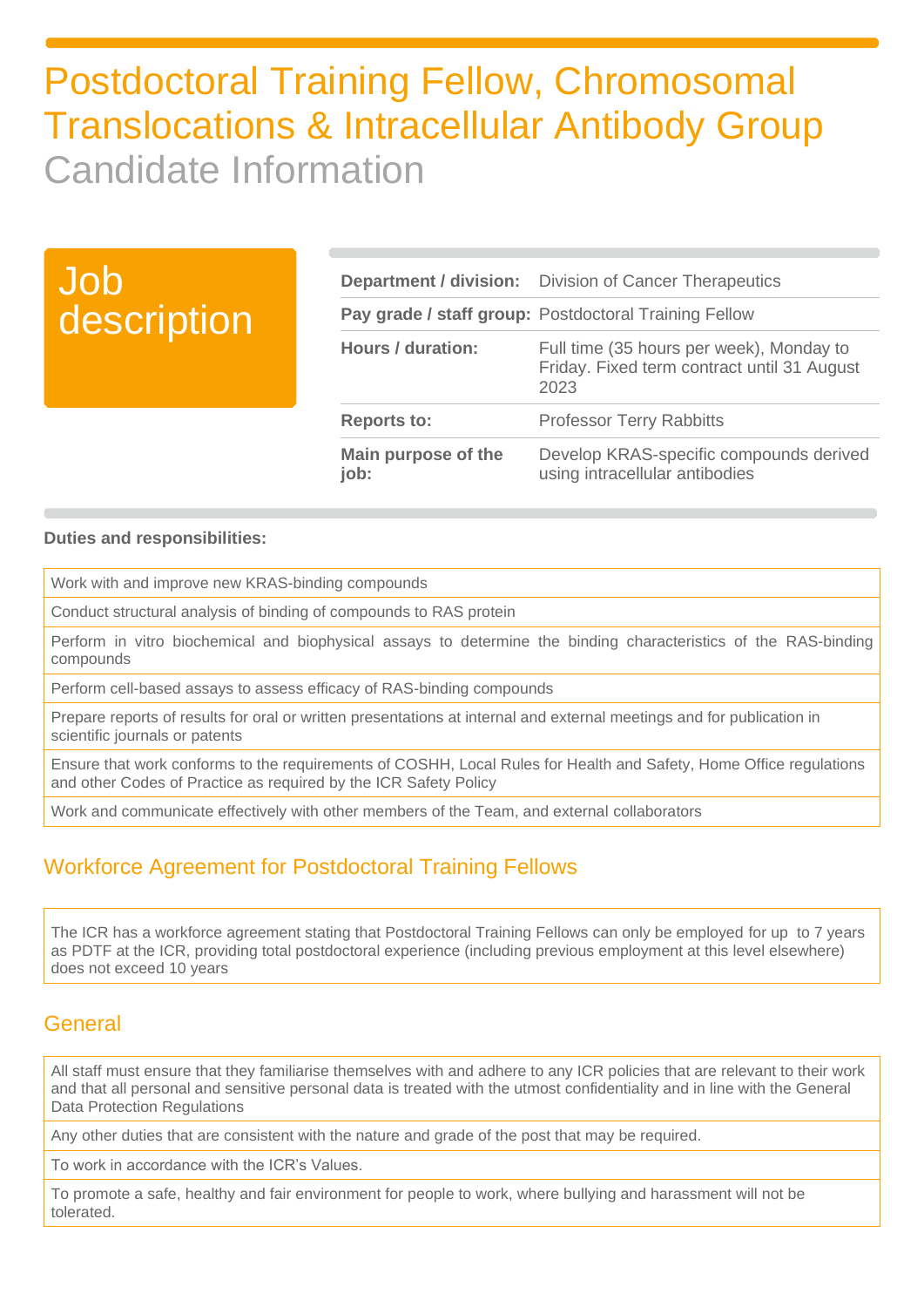# Person specification

### Education and Knowledge

| PhD (or equivalent) in molecular/structural biology or chemical<br>biology | Е |
|----------------------------------------------------------------------------|---|
| Strong knowledge of chemical biology and biophysical methods               | Е |
| Strong knowledge of protein structure analysis                             | Е |
| Strong knowledge of RAS biology in cancer                                  | Е |
| Deep knowledge of molecular immunology                                     |   |

### **Skills**

| Recombinant protein expression and purification                            |   |
|----------------------------------------------------------------------------|---|
| Structural biology analysis including X ray crystallography and NMR        |   |
| Molecular biology techniques, including PCR, cloning, mutagenesis          |   |
| Cell biology, such as western blotting, flow cytometry, immunofluorescence |   |
| RAS protein bioassays                                                      | Е |
| Synthesis of organic compounds                                             |   |
| Systemic delivery protocols in pre-clinical models                         |   |

### **Experience**

| Experience with protein-ligand interaction methods, such as AlphaLISA, surface plasmon resonance                            | Ε |
|-----------------------------------------------------------------------------------------------------------------------------|---|
| Experience with recombinant protein preparation and purification in E coli and mammalian cells                              | Е |
| Experience with biophysical methods, such as fluorescence polarization, ITC, waterLOGSY                                     | Е |
| Experience with mammalian protein-protein interaction cell assays, such as BRET                                             | Ε |
| Experience with X-ray crystallography structure determination                                                               | Ε |
| Use of computational software to study compound analogues and protein-ligand interaction, such as $E$<br>DOCKING or similar |   |
| Hands on experience with organic chemistry synthesis                                                                        | D |
| <b>HO Personal Licence</b>                                                                                                  | D |
| Proven publication record in high impact peer-reviewed journals                                                             | D |